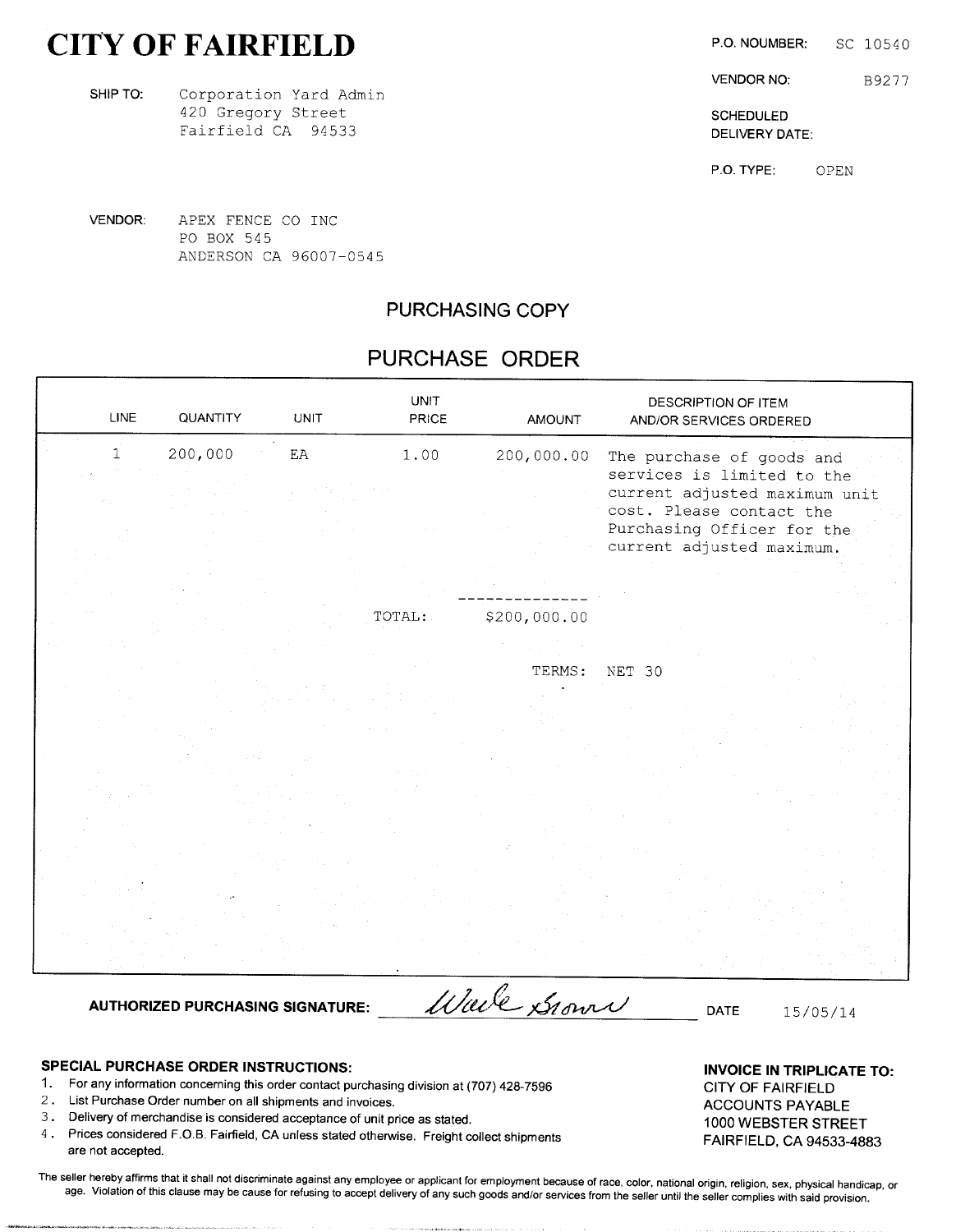

 $5$   $\degree$ r

## Memorandum

## Public Works Department

Date: Aprii 28, 2015

To: Wade Brown, Financial Services Manager

From: Steve Harris, Public Works Manager  $\mathcal{L}$ 

Subject: "Service Agreement" (Open Purchase Order) with Apex Fence Company

## Recommended Action

Please establish an open purchase order and sign the attached Service Agreement.

## **Background**

We understand that the current line item limit for Service Agreements is \$24,506 and that Service Agreements can be approved without City Council action. We have certificates of insurance and endorsements on file for this specific vendor or contractor and will follow Finance Department policies and procedures related to Service Agreements.

## **Discussion**

The attached Services Agreement will allow Apex Fence Company, to repair/install guardrails at various locations for the City of Fairfield. This Services Agreement will allow the City to utilize this company as needed.

## Fiscal Impact

All costs for work performed for the Traffic Division by Apex Fence Company, will be funded by the Traffic fund.

## Documents Attached

| <b>BUCULIICIRS AUGUICU</b> |                                                    |
|----------------------------|----------------------------------------------------|
| Attachment 1:              | One page Open Purchase Order Service Agreement (3) |
| Attachment 2:              | Insurance documents with Checklist Approval form   |
| Attachment 3:              | EDD Form                                           |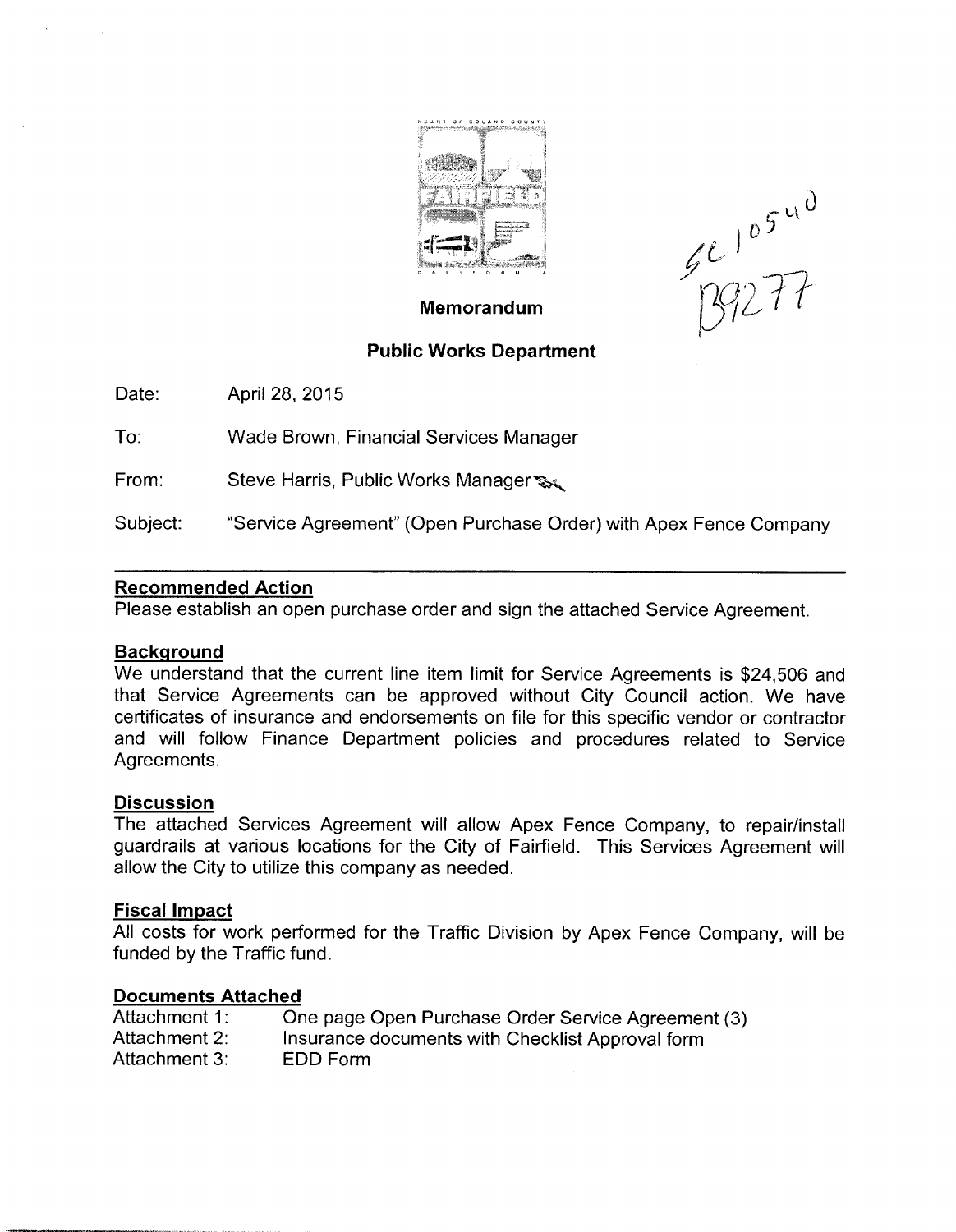CITY OF FAIRFIELD SERVICES AGREEMENT

PROVIDER").

## THIS AGREEMENT is made at Fairfield, California, as of  $\sim$  7 2015 by and between the City of Fairfield ("the CITY") and Apex Fence Company ("SERVICE

## 1. SCOPE OF SERVICE

SERVICE PROVIDER agrees to perform the following work: To repair/install guardrails at various locations in the City of Fairfield.

## 2. PAYMENTS.

- a. The total contract price for services rendered by SERVICE PROVIDER under this Agreement shall be as specified by the proposal.<br>b. Payment shall be made to SERVICE PROVIDER on a time and materials basis, and SERVICE PROV
- Payment shall be made to SERVICE PROVIDER on a time and materials basis, and SERVICE PROVIDER shall submit invoices when the installation process is finalized and approved by the site.
- c. Any additional meetings or work required beyond that set forth in Exhibit "A" shall be mutually agreed to by the CITY and SERVICE PROVIDER, and shall be billed on <sup>a</sup> time and materials basis to the City of Fairfield.

## 3. **INSURANCE**

- a. WORKERS' COMPENSATION. During the term of this Agreement, SERVICE PROVIDER shall fully comply with the terms of the law of California concerning workers' <u>WORKERS COMPENSATION</u>. Dunng the term of this Agreement, SERVICE PROVIDER shall fully comply with the terms of the law of California concerning workers<br>compensation. Said compliance shall include, but not be limited to, m SERVICE PROVIDER may have for workers' compensation. Said policy shall also include employer's liability coverage no less than \$1,000,000 per accident for bodily<br>injury or disease.
- injury or disease.<br>GENERAL LIABILITY INSURANCE. SERVICE PROVIDER shall obtain at its sole cost and keep in full force and effect during the term of this agreement commercial<br>general liability insurance in the amount of no general liability insurance in the amount of no less than \$1,000,000 per occurrence for bodily injury, personal injury, products and completed operations, and property<br>damage. Said insurance shall provide (1) that the CITY the policy shall operate as primary insurance, and (3) that no other insurance effected by the CITY or other named insureds will be called upon to cover a loss covered thereunder
- thereunder.<br>LA<u>UTOMOBILE LIABILITY INSURANCE</u>. SERVICE PROVIDER shall obtain at its sole cost and keep in full force and effect during the term of this agreement automobile<br>liability insurance in the amount of no less than liability insurance in the amount of no less than \$1,000,000 per occurrence for bodily injury and property damage. Said insurance shall provide (1) that the CITY, its<br>officers, agents, employees and volunteers shall be nam no other insurance effected by the CITY or other named insureds will be called upon to cover <sup>a</sup> loss covered thereunder.
- d. The general liability and automobile liability policies are to contain, or be endorsed to contain, the following provisions:
	- i. The CITY, its officers, officials, employees and volunteers are to be covered as insureds as respects: liability arising out of work or operations performed by or on behalf of the SERVICE PROVIDER; products and completed operations of the SERVICE PROVIDER; premises owned, occupied or used by the SERVICE PROVIDER; and automobiles owned, leased, hired or borrowed by the SERViCE PROVIDER. The coverage shall contain no special limitations on the scope of protection afforded to the CITY, its officers, officials, employees or volunteers
- e. Insurance is to be placed with insurers with <sup>a</sup> current A.M. BesYs rating of no less than A:VII.
- The minimum limits stated above shall not serve to reduce the SERVICE PROVIDER'S policy limits of coverage. Therefore, the requirements for coverage and limits shall be (1) the minimum coverage and limits specified in this Agreement, or (2) the broader coverage and maximum limits of coverage of any insurance policy or proceeds available to the named insured, whichever is greater.
- g. CERTIFICATES OF INSURANCE. SERVICE PROVIDER shall file with CITY'S Department of Public Works or the Designee upon the execution of this agreement, certificates of insurance which shall provide that no cancellation, major change in coverage, expiration, or nonrenewal will be made during the term of this agreement, without thirty (30) days written notice to the City of Fairfield or the Designee prior to the effective date of such cancellation, or change in coverage.
- h. SERVICE PROVIDER shall file with the City of Fairfield or the Designee concurrent with the execution of this agreement, a standard endorsement form providing for each of the above requirements.
- INDEMNIFY AND HOLD HARMLESS. To the fullest extent allowed by law, SERVICE PROVIDER shall indemnify, defend, and hold harmless the CITY, its officers, agents, employees and volunteers from all claims, suits, or actions of every name, kind and description, brought forth on account of injuries to or death of any person or damage to property arising from or connected with the willful misconduct, negligent acts, errors or omissions, ultra-hazardous activities, activities giving rise to strict liabiliry, or defects in design by the SERVICE PROVIDER or any person directly or indirectly employed by or acting as agent for SERVICE PROVIDER in the performance of this Agreement, including the concurrent or successive passive negligence of the CITY, its officers, agents, employees or volunteers

It is understood that the duty of SERVICE PROVIDER to indemnify and hold harmless includes the duty to defend as set forth in Section 2778 of the California Civil Code.

Acceptance of insurance certificates and endorsements required under this Agreement does not relieve SERVICE PROVIDER from liability under this indemnification and hold harmless clause. This indemnification and hold harmless clause shall apply whether or not such insurance policies shall have been determined to be applicable to any of such damages or claims for damages.

SERVICE PROVIDER'S responsibility for defense and indemnity shall survive termination or completion of this Agreement for the full period of time allowed by law.

## 5. LABOR AND WAGE CODE GUIDELINES

- a. Attention is directed to Section 1777.5 of the Labor Code as it applies to apprenticeship standards
- b. SERVICE PROVIDER, as defined for this agreement, shall pay prevailing wages to the extent required by California Labor Code Section 1771. The general prevailing wage rates for each craft, classification, or type of workman shall be as determined by the Director of Industrial Relations (available online at<br>http://www.dir.ca.gov/DLSR/statistics.research.html select the appropriate w HROVIDER or any person directly or indirectly enables be on activated and the Sackwites Jewissian serves in the estimate of the SML and the statement, including the concurrent or<br>passive regligence of the CITY, its offices County). <sup>A</sup> copy of these wage rate determinations are kept on file and are available for review at the Office of the City Engineer located at <sup>1000</sup> Webster Street.
- c. In accordance with the provision of Section <sup>1860</sup> of the Califomia Labor Code, attention is directed to the requirement that in accordance with the provisions of Section <sup>3700</sup> of the California Labor Code, every contractor will be required to secure the payment of compensation of his or her employees.
- 6. CONTRACTORS AND SUBCONTRACTORS. The SERVICE PROVIDER shall require all contractors and subcontractors to meet the requirements of this Agreement, including the indemnity and insurance requirements, for work performed under this Agreement.
- 7. BUSINESS LICENSE. The CONSULTANT shall obtain a business license for work within the City of Fairfield pursuant to Chapter 10B of the Fairfield City Code, with respect to the gross receipts received pursuant to this Agr fees paid therefore, by the CONSULTANT. Business license applications and information may be obtained from the Finance Department, Fairtield City Hail, 1000 Webster Street, Fairfield, CA 94533-4883, (707/428-7509).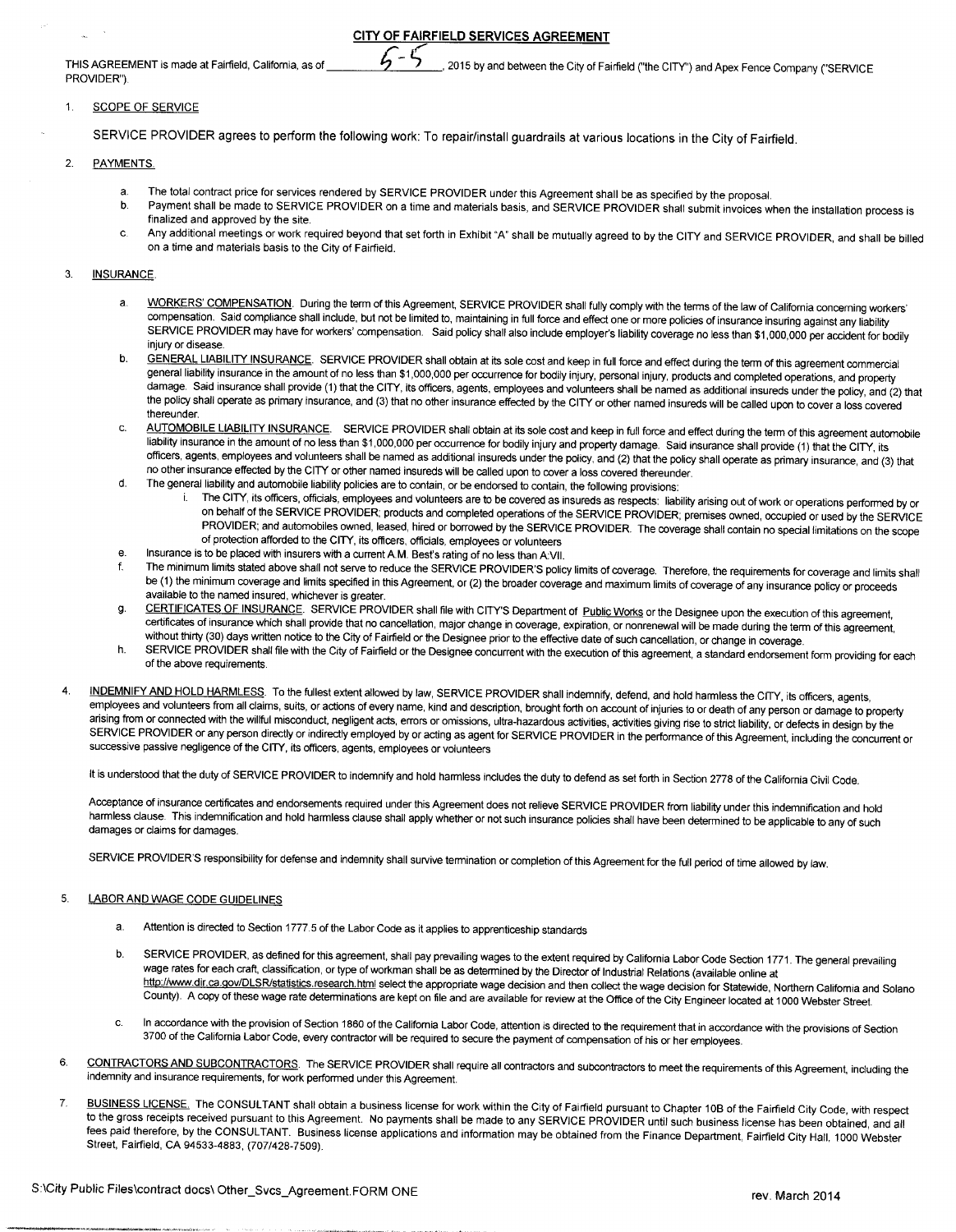- 8. CANCELLATION. This agreement may be canceled at any time by CITY for its convenience upon written notice to SERVICE PROVIDER: provided, however, that the SERVICE PROVIDER shall be entitled to receive full payment for all services performed and all costs incurred to the date of its receipt of written notice to cease work.
- 9. COMPLETE AGREEMENT/AMENDMENT. This Agreement constitutes the complete agreement between the parties as to the subject matter hereof and may not be amended or changed except by <sup>a</sup> written agreement signed by both parties.

SERVICE PROVIDER<br>By: The City of Fairfield, a municipal corporation<br>Manufacture Communication By: APEX FENCE COMPANY

Cinz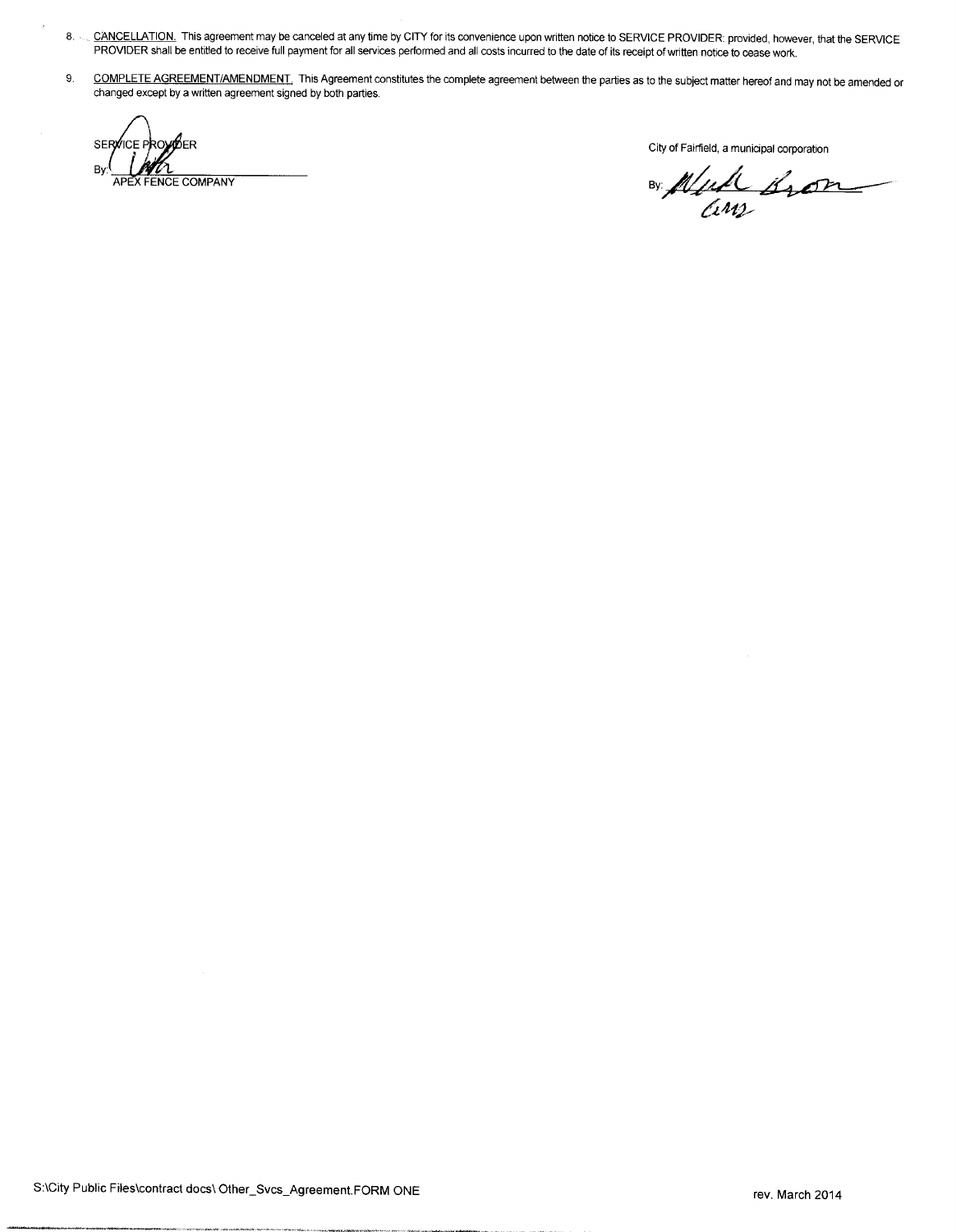Memo to Wade Brown Re: Open P.O. Services Agreement April 28, 2015

## **Staff Contac**

 $\sim$ 

 $\rightarrow$ 

Rachel Reyes, Public Works Assistant Public Works/Operations P: (707) 428-7053 F: (707) 428-7638 rreyes@fairfield.ca.gov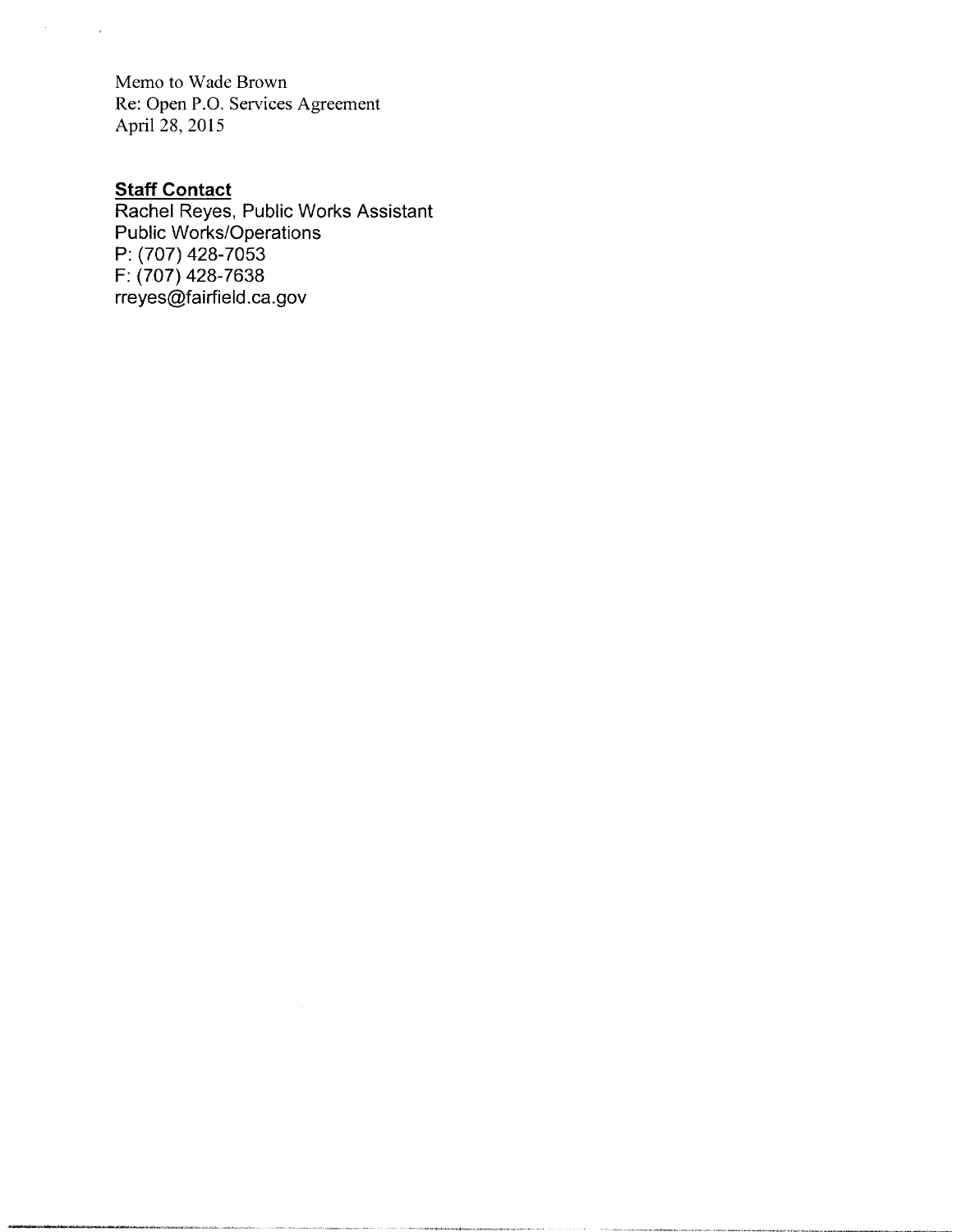New: X

# INSURANCE CHECKLIST

CONTRACTOR: Apex Fence Company Inc. DEPARTMENT: Public Works

DATE OF CONTRACT:

 $P.O.$ #

STAFF PERSON & TELEPHONE NO: Rachel Reyes (7053)

DESCRIBE PROJECT / WORK: Repair/install quardrails at various locations

|          | Required? | Type of Insurance        | Insurance Company                                                                                                |               |                    |                                   |      |                           |        |
|----------|-----------|--------------------------|------------------------------------------------------------------------------------------------------------------|---------------|--------------------|-----------------------------------|------|---------------------------|--------|
| Yes      | ş         |                          | AM Best Rating<br>Name and                                                                                       | Policy Number | Expiration<br>Date | Per Occurrence<br>Insurance Limit | čity | Endorsement Form<br>Other | Waived |
| $\times$ |           | General Liability        | Insurance Company<br>Great American<br>$A + X$                                                                   | GLP2464613    | 10/1/2015          | \$1,000,000                       |      | $\times$                  |        |
| $\times$ |           | Auto Liability           | Insurance Company<br>Granite State<br>A: XV                                                                      | 1707415       | 10/1/2015          | \$1,000,000                       |      | $\times$                  |        |
|          | $\times$  | Umbrella Liability       | Admiral Insurance<br>Company<br>$A + X$                                                                          | EX00001192209 | 10/1/2015          | \$10,000,000                      |      |                           |        |
| $\times$ |           | Compensation<br>Workers' | Ins. Company of PA<br>National Union Fire<br>A: XV                                                               | 020635763     | 10/1/2015          | \$1,000,000                       |      |                           |        |
|          |           |                          |                                                                                                                  |               |                    |                                   |      |                           |        |
|          |           |                          |                                                                                                                  |               |                    |                                   |      |                           |        |
|          |           | Betty-Lou                | Digitally signed by Betty-Lou Woodhall<br>DN: cn=Betty-Lou Woodhall, o=City of<br>Fairfield, ou=Risk Management. |               |                    |                                   |      |                           |        |

DN: cn=Betty-Lou Woodhall, o=City of<br>Fairfield, ou=Risk Management.<br>E=US<br>Date: 2013.04.28 08:07:21 -04:00 Authorized Risk Management Signature / **Woodhall** 

**APPROVED:** 

DATE:  $4-28-15$ 

STAPLE HERP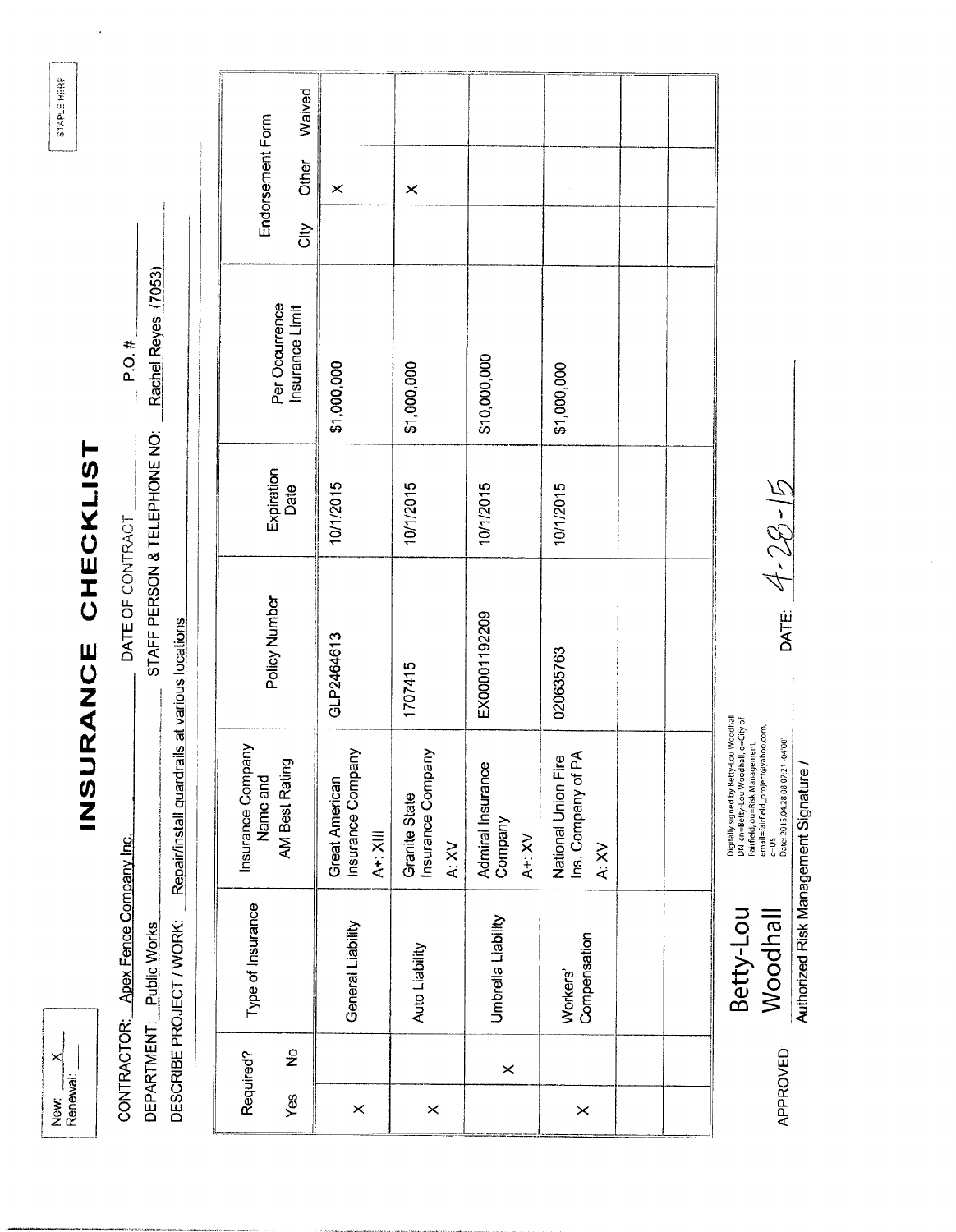

# CERTIFICATE OF LIABILITY INSURANCE

DATE (MM/DD/YYYY)  $\frac{1}{4}$ 

|                                                  | THIS CERTIFICATE IS ISSUED AS A MATTER OF INFORMATION ONLY AND CONFERS NO RIGHTS UPON THE CERTIFICATE HOLDER. THIS<br>CERTIFICATE DOES NOT AFFIRMATIVELY OR NEGATIVELY AMEND, EXTEND OR ALTER THE COVERAGE AFFORDED BY THE POLICIES<br>BELOW. THIS CERTIFICATE OF INSURANCE DOES NOT CONSTITUTE A CONTRACT BETWEEN THE ISSUING INSURER(S), AUTHORIZED<br>REPRESENTATIVE OR PRODUCER, AND THE CERTIFICATE HOLDER.                                                                                   |                      |                                      |                                                                                                                                                                                                          |                            |                                                                 | 4/10/2015                                            |                    |  |  |
|--------------------------------------------------|----------------------------------------------------------------------------------------------------------------------------------------------------------------------------------------------------------------------------------------------------------------------------------------------------------------------------------------------------------------------------------------------------------------------------------------------------------------------------------------------------|----------------------|--------------------------------------|----------------------------------------------------------------------------------------------------------------------------------------------------------------------------------------------------------|----------------------------|-----------------------------------------------------------------|------------------------------------------------------|--------------------|--|--|
|                                                  | IMPORTANT: If the certificate holder is an ADDITIONAL INSURED, the policy(ies) must be endorsed. If SUBROGATION IS WAIVED, subject to<br>the terms and conditions of the policy, certain policies may require an endorsement. A statement on this certificate does not confer rights to the<br>certificate holder in lieu of such endorsement(s).                                                                                                                                                  |                      |                                      |                                                                                                                                                                                                          |                            |                                                                 |                                                      |                    |  |  |
|                                                  | PRODUCER<br>InterWest Insurance Serv., Inc<br>License #0B01094<br>310 Hemsted Dr., Suite 200                                                                                                                                                                                                                                                                                                                                                                                                       |                      |                                      | <b>CONTACT</b><br>Susie Fuller<br>NAME:<br>PHONE<br>FRUNE (A/C, No, Ext): (530) 722-2623<br>E-MAIL<br>ADDRESS: Sfuller@iwins.com                                                                         |                            |                                                                 |                                                      | FAX (530) 722-3555 |  |  |
|                                                  | Redding CA 96002-0935                                                                                                                                                                                                                                                                                                                                                                                                                                                                              |                      |                                      |                                                                                                                                                                                                          |                            | INSURER(S) AFFORDING COVERAGE                                   |                                                      | NAIC#              |  |  |
|                                                  |                                                                                                                                                                                                                                                                                                                                                                                                                                                                                                    |                      |                                      | INSURER A: Great American Insurance Co.                                                                                                                                                                  |                            |                                                                 |                                                      | 16691              |  |  |
|                                                  | <b>INSURED</b><br>Apex Fence Co., Inc.                                                                                                                                                                                                                                                                                                                                                                                                                                                             | APEXF-1              |                                      | INSURER B: Granite State Insurance Co.                                                                                                                                                                   |                            |                                                                 |                                                      | 23809              |  |  |
|                                                  | 19896 Alexander Ave.                                                                                                                                                                                                                                                                                                                                                                                                                                                                               |                      |                                      | <b>INSURER c: Admiral Insurance Company</b>                                                                                                                                                              |                            |                                                                 |                                                      | 24856              |  |  |
|                                                  | Anderson CA 96007                                                                                                                                                                                                                                                                                                                                                                                                                                                                                  |                      |                                      | INSURER D: Natl Union Fire Ins Co of PA                                                                                                                                                                  |                            |                                                                 |                                                      | 19445              |  |  |
|                                                  |                                                                                                                                                                                                                                                                                                                                                                                                                                                                                                    |                      |                                      | <b>INSURER E:</b><br><b>INSURER F:</b>                                                                                                                                                                   |                            |                                                                 |                                                      |                    |  |  |
|                                                  | <b>COVERAGES</b>                                                                                                                                                                                                                                                                                                                                                                                                                                                                                   |                      | <b>CERTIFICATE NUMBER: 978606720</b> |                                                                                                                                                                                                          |                            | <b>REVISION NUMBER:</b>                                         |                                                      |                    |  |  |
|                                                  | THIS IS TO CERTIFY THAT THE POLICIES OF INSURANCE LISTED BELOW HAVE BEEN ISSUED TO THE INSURED NAMED ABOVE FOR THE POLICY PERIOD<br>INDICATED. NOTWITHSTANDING ANY REQUIREMENT, TERM OR CONDITION OF ANY CONTRACT OR OTHER DOCUMENT WITH RESPECT TO WHICH THIS<br>CERTIFICATE MAY BE ISSUED OR MAY PERTAIN, THE INSURANCE AFFORDED BY THE POLICIES DESCRIBED HEREIN IS SUBJECT TO ALL THE TERMS,<br>EXCLUSIONS AND CONDITIONS OF SUCH POLICIES. LIMITS SHOWN MAY HAVE BEEN REDUCED BY PAID CLAIMS. |                      |                                      |                                                                                                                                                                                                          |                            |                                                                 |                                                      |                    |  |  |
| <b>INSR</b><br>LTR                               | <b>TYPE OF INSURANCE</b>                                                                                                                                                                                                                                                                                                                                                                                                                                                                           | ADDL SUBR<br>MSD WVD | <b>POLICY NUMBER</b>                 | POLICY EFF<br>(MM/DD/YYYY)                                                                                                                                                                               | POLICY EXP<br>(MM/DD/YYYY) | <b>LIMITS</b>                                                   |                                                      |                    |  |  |
| Α                                                | <b>COMMERCIAL GENERAL LIABILITY</b><br>X<br>CLAIMS-MADE<br>X.<br>OCCUR                                                                                                                                                                                                                                                                                                                                                                                                                             | Y                    | GLP2464613                           | 10/1/2014                                                                                                                                                                                                | 10/1/2015                  | EACH OCCURRENCE<br>DAMAGE TO RENTED<br>PREMISES (Ea occurrence) | \$1,000,000<br>\$50,000                              |                    |  |  |
|                                                  |                                                                                                                                                                                                                                                                                                                                                                                                                                                                                                    |                      |                                      |                                                                                                                                                                                                          |                            | MED EXP (Any one person)                                        | \$Excluded                                           |                    |  |  |
|                                                  | GEN'L AGGREGATE LIMIT APPLIES PER:                                                                                                                                                                                                                                                                                                                                                                                                                                                                 |                      | At:XIII                              |                                                                                                                                                                                                          |                            | PERSONAL & ADV INJURY                                           | \$1,000,000                                          |                    |  |  |
|                                                  | PRO-<br><b>POLICY</b><br>LOC<br>JEC <sup>-</sup>                                                                                                                                                                                                                                                                                                                                                                                                                                                   |                      |                                      |                                                                                                                                                                                                          |                            | GENERAL AGGREGATE                                               | \$2,000,000<br>PRODUCTS - COMP/OP AGG<br>\$2,000,000 |                    |  |  |
|                                                  | OTHER:                                                                                                                                                                                                                                                                                                                                                                                                                                                                                             |                      |                                      |                                                                                                                                                                                                          |                            |                                                                 | \$                                                   |                    |  |  |
| в                                                | <b>AUTOMOBILE LIABILITY</b>                                                                                                                                                                                                                                                                                                                                                                                                                                                                        | Y                    | 1707415                              | 10/1/2014                                                                                                                                                                                                | 10/1/2015                  | <b>COMBINED SINGLE LIMIT</b><br>(Ea accident)                   | \$1,000,000                                          |                    |  |  |
|                                                  | х<br>ANY AUTO                                                                                                                                                                                                                                                                                                                                                                                                                                                                                      |                      |                                      |                                                                                                                                                                                                          |                            | BODILY INJURY (Per person)                                      | \$                                                   |                    |  |  |
|                                                  | ALL OWNED<br>AUTOS<br>SCHEDULED<br>AUTOS                                                                                                                                                                                                                                                                                                                                                                                                                                                           |                      |                                      |                                                                                                                                                                                                          |                            | BODILY INJURY (Per accident)                                    | \$                                                   |                    |  |  |
|                                                  | NON-OWNED<br>HIRED AUTOS<br><b>AUTOS</b>                                                                                                                                                                                                                                                                                                                                                                                                                                                           |                      | A:xv                                 |                                                                                                                                                                                                          |                            | PROPERTY DAMAGE<br>(Per accident)                               | \$                                                   |                    |  |  |
|                                                  |                                                                                                                                                                                                                                                                                                                                                                                                                                                                                                    |                      |                                      |                                                                                                                                                                                                          |                            |                                                                 | \$                                                   |                    |  |  |
| C                                                | UMBRELLA LIAB<br><b>OCCUR</b>                                                                                                                                                                                                                                                                                                                                                                                                                                                                      |                      | EX00001192209                        | 10/1/2014                                                                                                                                                                                                | 10/1/2015                  | EACH OCCURRENCE                                                 | \$10,000,000                                         |                    |  |  |
|                                                  | <b>EXCESS LIAB</b><br>CLAIMS-MADE                                                                                                                                                                                                                                                                                                                                                                                                                                                                  |                      | I XV                                 |                                                                                                                                                                                                          |                            | <b>AGGREGATE</b>                                                | \$10,000,000                                         |                    |  |  |
| D                                                | X<br>DED.<br>RETENTION \$0-<br><b>WORKERS COMPENSATION</b>                                                                                                                                                                                                                                                                                                                                                                                                                                         |                      |                                      |                                                                                                                                                                                                          |                            |                                                                 | \$                                                   |                    |  |  |
|                                                  | AND EMPLOYERS' LIABILITY<br>Y/N                                                                                                                                                                                                                                                                                                                                                                                                                                                                    |                      | 020635763                            | 10/1/2014                                                                                                                                                                                                | 10/1/2015                  | PER<br>STATUTE<br>OTH-<br>ER<br>х                               |                                                      |                    |  |  |
|                                                  | ANY PROPRIETOR/PARTNER/EXECUTIVE<br>OFFICER/MEMBER EXCLUDED?                                                                                                                                                                                                                                                                                                                                                                                                                                       | N/A                  |                                      |                                                                                                                                                                                                          |                            | E.L. EACH ACCIDENT                                              | \$1,000,000                                          |                    |  |  |
|                                                  | (Mandatory in NH)<br>If yes, describe under<br>DESCRIPTION OF OPERATIONS below                                                                                                                                                                                                                                                                                                                                                                                                                     |                      | $\mathcal{H}$ ; XV                   |                                                                                                                                                                                                          |                            | E.L. DISEASE - EA EMPLOYEE \$1,000,000                          |                                                      |                    |  |  |
|                                                  |                                                                                                                                                                                                                                                                                                                                                                                                                                                                                                    |                      |                                      |                                                                                                                                                                                                          |                            | E.L. DISEASE - POLICY LIMIT   \$1,000,000                       |                                                      |                    |  |  |
|                                                  | DESCRIPTION OF OPERATIONS / LOCATIONS / VEHICLES (ACORD 101, Additional Remarks Schedule, may be attached if more space is required)<br>RE: Services Agreement, Additional Insured Status applies in regards to general liability and auto liability per attached endorsements.<br>Primary wording endorsement included.                                                                                                                                                                           |                      |                                      |                                                                                                                                                                                                          |                            |                                                                 |                                                      |                    |  |  |
|                                                  |                                                                                                                                                                                                                                                                                                                                                                                                                                                                                                    |                      |                                      |                                                                                                                                                                                                          |                            |                                                                 |                                                      |                    |  |  |
| <b>CERTIFICATE HOLDER</b><br><b>CANCELLATION</b> |                                                                                                                                                                                                                                                                                                                                                                                                                                                                                                    |                      |                                      |                                                                                                                                                                                                          |                            |                                                                 |                                                      |                    |  |  |
|                                                  | City of Fairfield<br>420 Gregory Street<br>Fairfield CA 94533                                                                                                                                                                                                                                                                                                                                                                                                                                      |                      |                                      | SHOULD ANY OF THE ABOVE DESCRIBED POLICIES BE CANCELLED BEFORE<br>THE EXPIRATION DATE THEREOF, NOTICE WILL BE DELIVERED IN<br>ACCORDANCE WITH THE POLICY PROVISIONS.<br><b>AUTHORIZED REPRESENTATIVE</b> |                            |                                                                 |                                                      |                    |  |  |
|                                                  |                                                                                                                                                                                                                                                                                                                                                                                                                                                                                                    |                      |                                      | Util Schu                                                                                                                                                                                                |                            |                                                                 |                                                      |                    |  |  |
|                                                  |                                                                                                                                                                                                                                                                                                                                                                                                                                                                                                    |                      |                                      | © 1988-2014 ACORD CORPORATION. All rights reserved.                                                                                                                                                      |                            |                                                                 |                                                      |                    |  |  |

The ACORD name and logo are registered marks of ACORD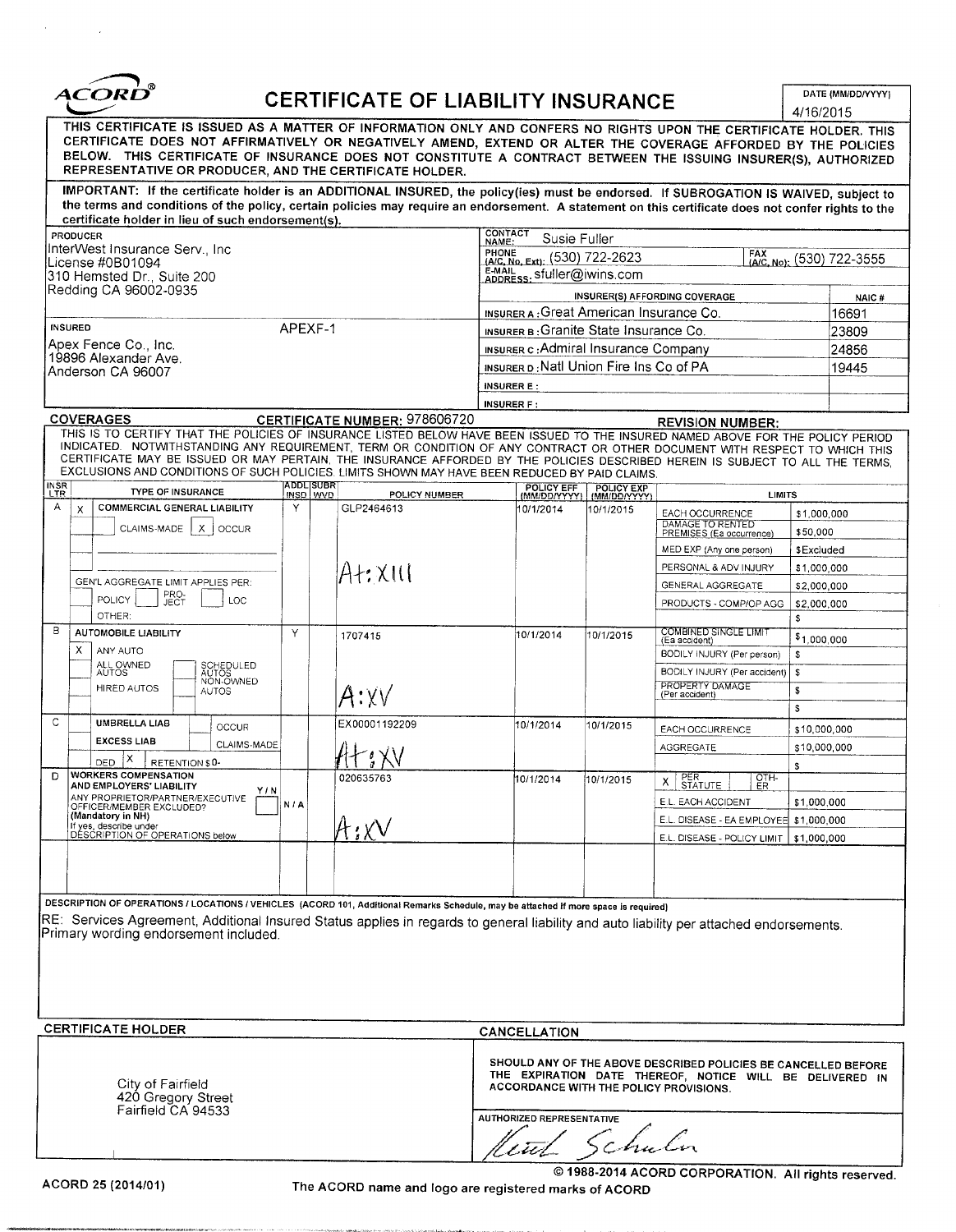## GAC 3649CG (Ed. 11 06)

## THIS ENDORSEMENT CHANGES THE POLICY. PLEASE READ IT CAREFULLY.

## PRIMARY NON-CONTRIBUTORY INSURANCE ENDORSEMENT

This endorsement modifies insurance provided under the following:

COMMERCIAL GENERAL LIABILITY COVERAGE FORM OWNERS AND CONTRACTORS PROTECTIVE LIABILITY COVERAGE FORM

This insurance is primary to any other insurance held by third parties with respect to work performed by you under written contractual agreements with such third parties and any other insurance which may be available to such third parties shall be non-contributory.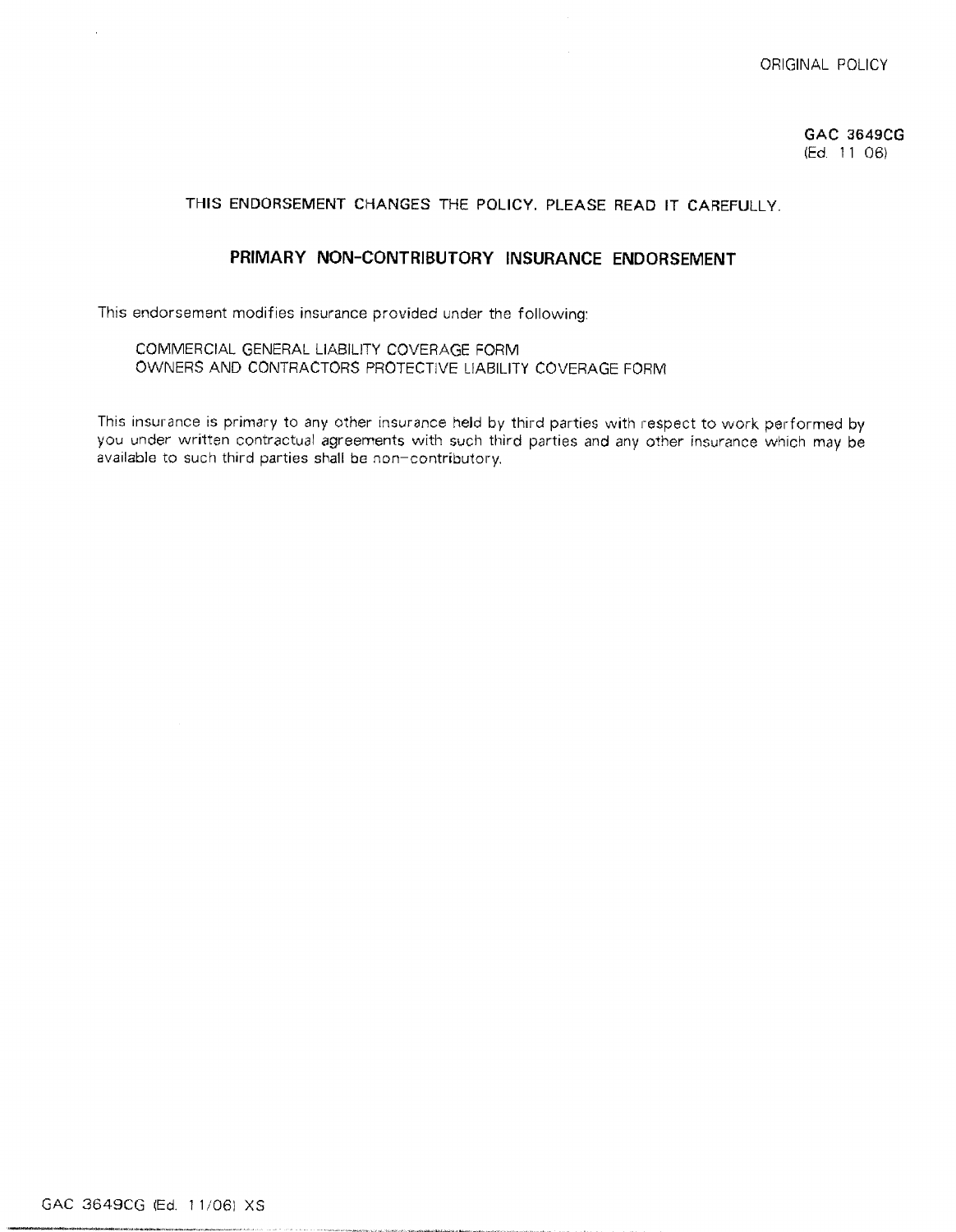CG 20 33 (Ed. 07 04)

## THIS ENDORSEMENT CHANGES THE POLICY. PLEASE READ IT CAREFULLY.

## ADDITIONAL INSURED - OWNERS, LESSEES OR CONTRACTORS - AUTOMATIC STATUS WHEN REQUIRED IN CONSTRUCTION AGREEMENT WITH YOU

This endorsement modifies insurance provided under the following:

COMMERCIAL GENERAL LIABILITY COVERAGE PART

- A. SECTION II WHO IS AN INSURED is amended to include as an Additional Insured any person or organization for whom you are performing operations when you and such person or organization have agreed in writing in a contract or agreement that such person or organization be added as an Additional Insured on your policy. Such person or organization is an Additional Insured only with respect to liability for "bodily injury," "property damage" or "personal and advertising injury" caused, in whole or in part, by:
	- 1. your acts or omissions; or
	- 2. the acts or omissions of those acting on your behalf;

in the performance of your ongoing operations for the Additional Insured.

A person's or organization's status as an Additional Insured under this endorsement ends when your operations for that Additional Insured are completed.

B. With respect to the insurance afforded to these Additional Insureds, the following additional exclusions apply:

This insurance does not apply to:

- 1. "Bodily injury," "property damage" or "personal and advertising injury' arising out of the rendering of, or the failure to render, any professional architectural, engineering or surveying services, including:
	- a. the preparing, approving, or failing to prepare or approve, maps, shop drawings, opinions, reports, surveys, field orders, change orders or drawings and specifications; or
	- **b.** supervisory, inspection, architectural or engineering activities.
- 2. "Bodily injury," or "property damage" occurring after:
	- a. all work, including materials, parts or equipment furnished in connection with such work, on the project (other than service, maintenance or repairs) to be performed by or on behalf of the Additional Insured(s) at the location of the covered operations has been completed: or
	- b. that portion of "your work" out of which the injury or damage arises has been put to its intended use by any person or organization other than another contractor or subcontractor engaged in performing operations for a principal as a part of the same project.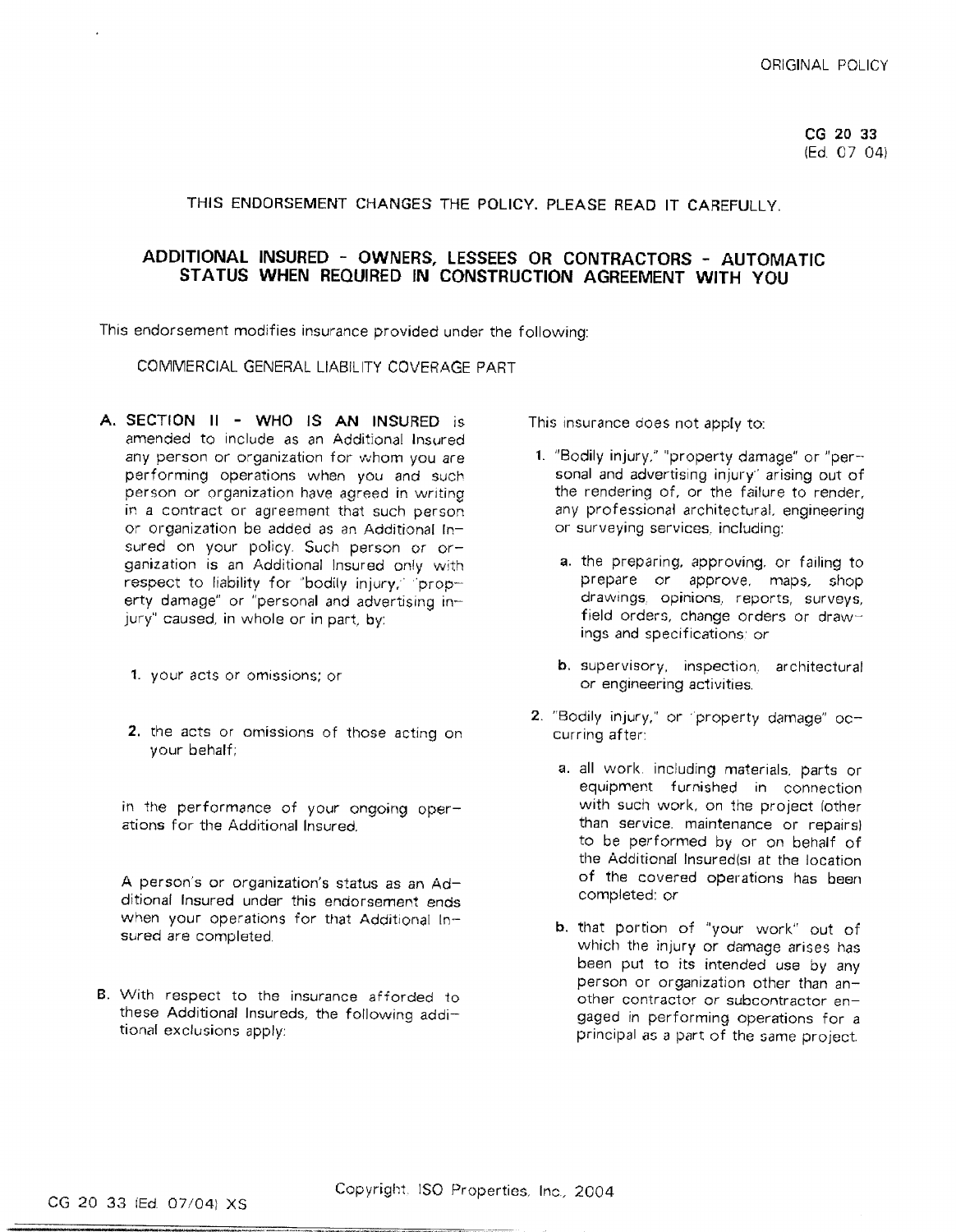CG 20 37 (Ed. 07 04)

## THIS ENDORSEMENT CHANGES THE POLICY. PLEASE READ IT CAREFULLY.

## ADDITIONAL INSURED - OWNERS, LESSEES OR CONTRACTORS - COMPLETED OPERATIONS

This endorsement modifies insurance provided under the following:

COMMERCIAL GENERAL LIABILITY COVERAGE PART

## Schedule

Name of Additional Insured Person(s) or Organization(s): Location and Description of Completed Operations: Any person or organization. "Your work" but only for guard rail or that "you" and such person or fencing work performed by the insured organization have agreed in writing during this policy period when required in a contract that such person or by written contract. organization be added as an additional insured on "your" policy, but only for "your guard rail or<br>fencing work" performed by the insured during this policy period. Additional Premium: Included

Information required to complete this Schedule, if not shown above, will be shown in the Declarations.

SECTION II - WHO IS AN INSURED is amended to include as an Additional Insured the personis) or organization(s) shown in the Schedule, but only with respect to liability for "bodily injury" or "property damage" caused, in whole or in part, by "your work" at the location designated and described in the schedule of this endorsement performed for that Additional Insured and included in the "products-completed operations hazard."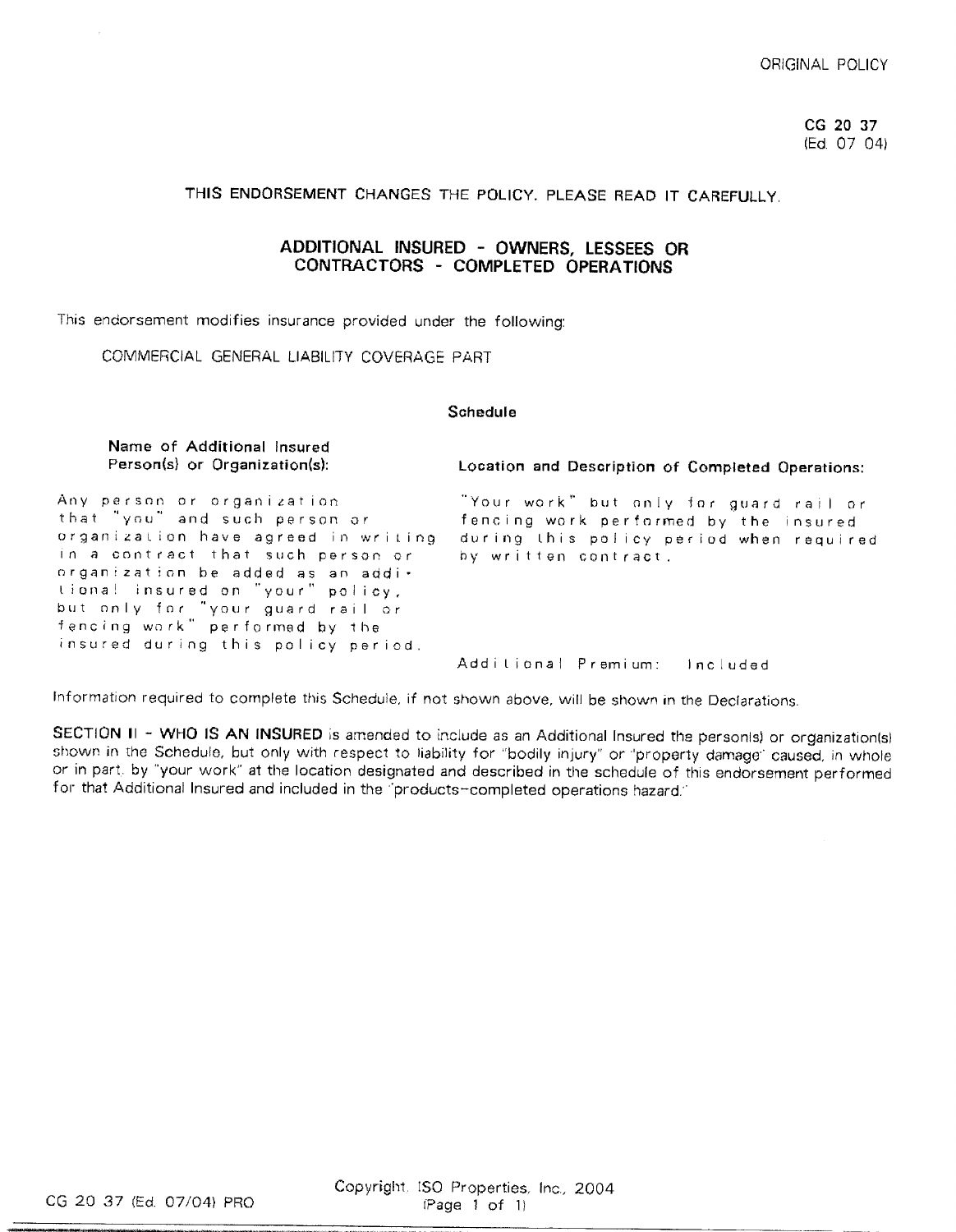## **ENDORSEMENT**

This endorsement, effective 12:01 A.M. 10/01/2014 forms a part of

policy No. CA  $170 - 74 - 15$ issued to APEX FENCE CO., INC.

by GRANITE STATE INSURANCE COMPANY

THIS ENDORSEMENT CHANGES THE POLICY. PLEASE READ IT CAREFULLY.

## ADDITIONAL INSURED - WHERE REQUIRED UNDER CONTRACT OR AGREEMENT

This endorsement modifies insurance provided under the following:

**BUSINESS AUTO COVERAGE FORM** 

## **SCHEDULE**

**ADDITIONAL INSURED:** AS REQUIRED BY WRITTEN CONTRACT

I. SECTION II - LIABILITY COVERAGE, A. Coverage, 1. - Who is insured, is amended to add:

- d. Any person or organization, shown in the schedule above, to whom you become obligated to include as an additional insured under this policy, as a result of any contract or agreement you enter into which requires you to furnish insurance to that person or organization of the type provided by this policy, but only with respect to liability arising out of use of a covered "auto". However, the insurance provided will not exceed the lesser of:
	- (1) The coverage and/or limits of this policy, or
	- (2) The coverage and/or limits required by said contract or agreement.

Adthorized Representative or<br>Countersignature (in States Where<br>Applicable)

87950 (10/05) Archive Copy

Page 1 of 1